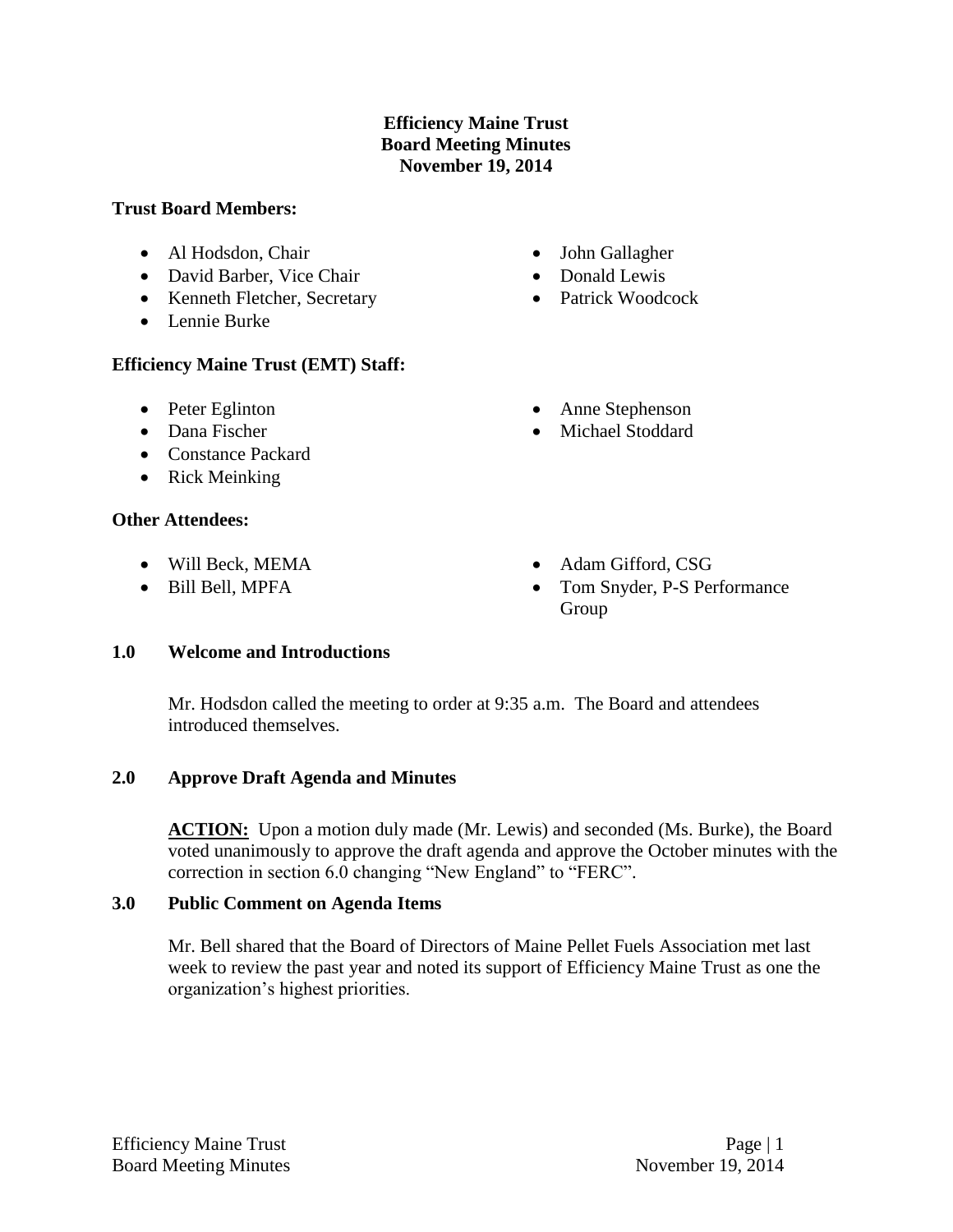### **4.0 Executive Director Report**

Mr. Stoddard asked the Board to save the date for the Annual Event scheduled for January 29, 2015 and invited the Board to share their thoughts on panel topics and speakers.

Mr. Stoddard then briefed the Board on Government Relations including the status of the proposed expansion of the Natural Gas Conservation Program. Mr. Woodcock asked about the decline in calls and web traffic in October over the previous month. Mr. Fischer replied that one reason might be that we have scaled back Home Energy Savings Program marketing because the program has been meeting its participation targets. Dr. Stephenson added that September tends to be the busiest month of the year for web traffic and phone inquiries. Mr. Lewis asked for more information on the Call Center operations and volume. Mr. Stoddard replied that the Call Center handles a number of outbound call campaigns, mailings, and rebate form routing in addition to daily inbound call responsibilities. Mr. Woodcock asked that the Board be provided more detail.

Mr. Stoddard continued that the Business Incentive Program has achieved saving levels ahead of pace. Mr. Woodcock added that for many business owners, hearing about a success story at a recognizable company is important, and encouraged Staff to continue to pursue case studies and success stories.

Mr. Stoddard then turned to residential programs and mentioned that October's participation levels in the Home Energy Savings Program are down a bit from August and September. At this participation level, it appears the budget will have sufficient funds to maintain the existing program design through the end of the fiscal year. Mr. Stoddard added that the Program Committee met two weeks ago and discussed modest program design changes to HESP based on comments received during the stakeholder process. One change is an increased rebate on wood and pellet stoves discussed at the last meeting. He reported that Staff has instituted those changes.

#### **5.0 Reports**

#### **a. Finance and Administration Committee**

# **i. REPORT on Revenues and Expenditures**

Mr. Stoddard reported that the revenues and expenditures are on track for this fiscal year. Mr. Stoddard reminded the Board that because investments through the Large Customer Program are implemented mostly through project-specific contracts rather than program delivery team contracts, fund balance in that budget line appears different than the other programs. Mr. Woodcock commented that he has had a number of conversations that suggest some large entities might welcome a loan guarantee as part of their energy investment. Mr. Stoddard recommended discussing the topic at an upcoming Program Committee meeting.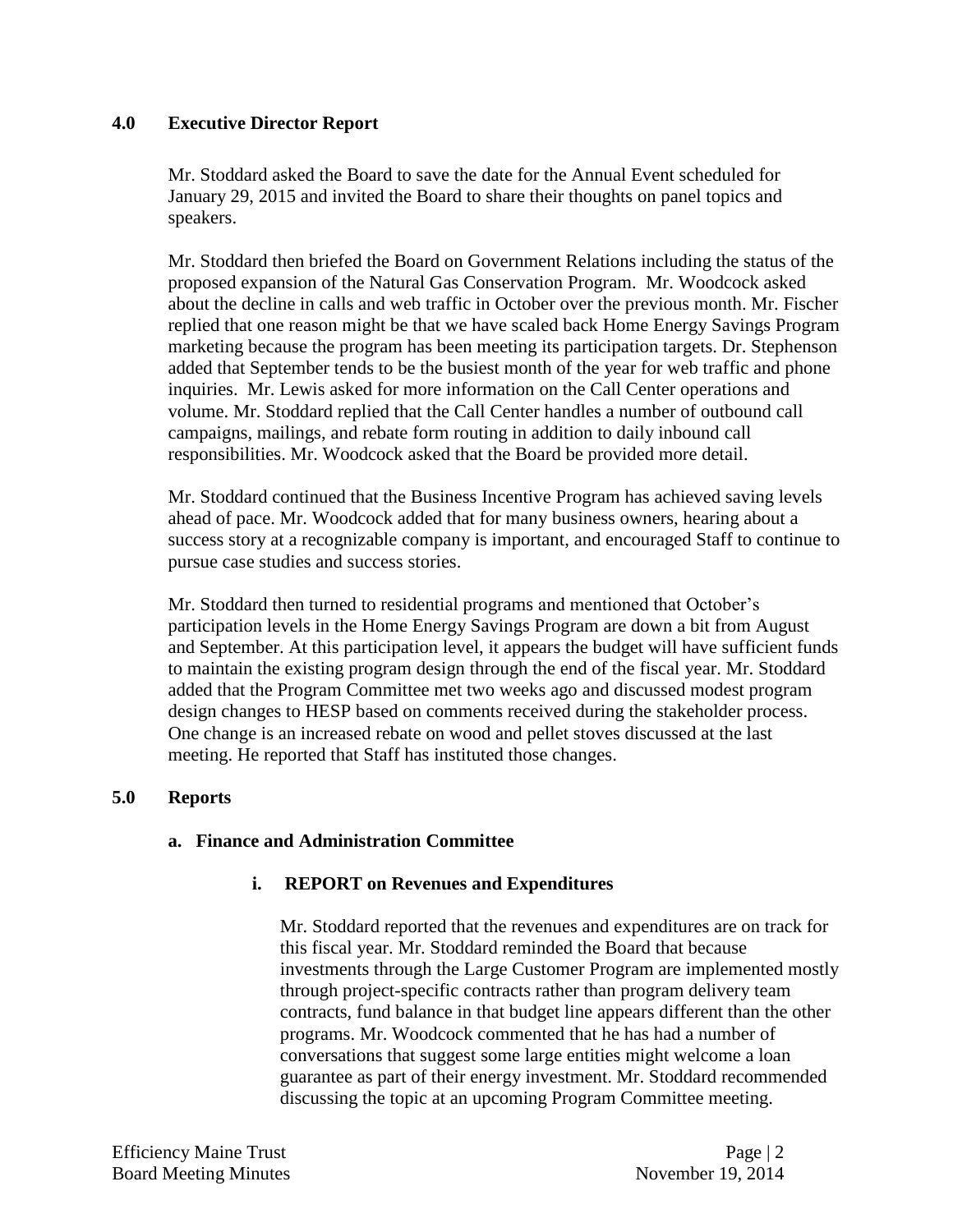#### **ii. APPROVE FY15 Budget Adjustments**

Mr. Hodsdon directed the Board's attention to the first budget adjustment detailed in the memo from Constance Packard dated November 19, 2014.

**ACTION:** Upon a motion duly made (Mr. Fletcher) and seconded (Mr. Lewis) the Board unanimously approved the revenue budget reduction of \$2,000,000 from Long Term Contract Revenues and also approved the expenditure budget reduction of \$2,000,000 from the Large Customer and agency payment accounts.

Mr. Stoddard directed the Board's attention to the second action item outlined in the memo. Mr. Stoddard explained that there is lower demand for the Maine Advanced Building Program (for commercial new construction) than originally anticipated and that Staff believes those funds may be better invested by the Business Incentive Program. As outlined in the memo, Staff anticipates continued high activity in the Business Incentive Program, including growing interest in municipal streetlight retrofits. Additional funds in the Business Incentive Program could help support those ongoing and anticipated needs. Mr. Stoddard continued that Staff will continue to promote and support the Maine Advance Buildings Program, albeit it at a slightly lower budget level.

Mr. Woodcock expressed his concern about shifting RGGI dollars to projects that save electricity if there are "all-fuels" opportunities available that can only be met using RGGI funds. He added that while municipal streetlights represent a significant opportunity, it might be better funded with electric conservation funds. Mr. Stoddard agreed that this is an important point, but expressed Staff's view that the portion of RGGI funds identified for repurposing would have a stronger chance of being fully expended this fiscal year through the Business Incentive Program (Electric) than other available "all-fuels" channels that target businesses. He also noted that through other initiatives, businesses demand for RGGI funds is starting to take off: heat pump program for businesses is on track to invest its funds; the Large Customer Program (GHG) is seeing uptake with new combined heat and power proposals, and the Multi-Family program is picking up speed to help property managers weatherize and improve heating systems in larger apartment buildings.

Mr. Fletcher suggested that the program look first to invest electric conservation funds for streetlights and other electric-saving projects and then invest Regional Greenhouse Gas Initiative (RGGI) dollars. Mr. Woodcock continued that if streetlights were a better cost-effective investment of electric conservation funds than other measures currently incentivized, the program should include those new measures and eliminate some less cost-effective ones.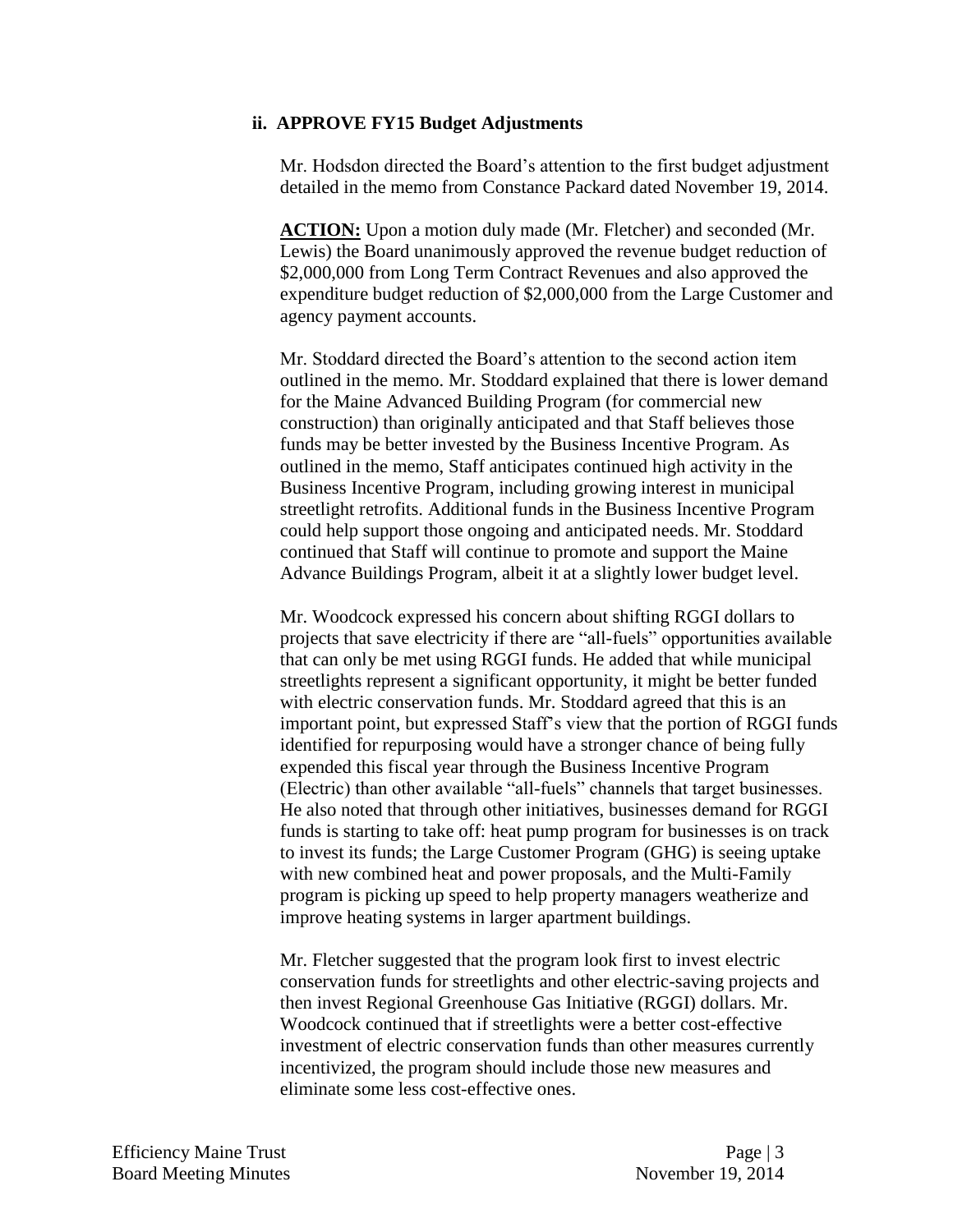Mr. Fletcher suggested that the funds get moved from the MAB program into the Business Incentive Program but not invested until the Board can have further discussion. This approach would also give the Staff time to evaluate ways to optimize use of RGGI vs. electric-only funding. Mr. Fletcher added that the Staff could return to the Board with recommendations on how to maximize RGGI funds for "all-fuels" saving measures.

**ACTION:** Upon an action duly made (Mr. Fletcher) and seconded (Mr. Woodcock) the Board voted unanimously to approve the transfer of \$1,113,205 from Maine Advance Building to the Business Incentive Program and requested that the Staff make further recommendations for its investment at a future Board meeting.

# **iii. APPROVE Staff Request to Pursue US DOE Grant**

Mr. Stoddard directed the Board's attention to a memo dated November 19, 2014 requesting authorization to pursue a DOE Funding Opportunity Announcement (FOA). Mr. Lewis asked if grant applications were completed by Staff. Mr. Stoddard replied that staff has written applications in the past, and intended to do so again in this case, but did not rule out assistance from a grant writer in the future, if appropriate.

**ACTION:** Upon a motion duly made (Mr. Lewis) and seconded (Ms. Burke) the Board voted unanimously to approve authorizing Staff to pursue the DOE FOA, including submitting a concept paper by 11/22/2014 and, if the concept paper is accepted, a full application by 1/20/2015.

#### **(b) Program Committee**

# **i. APPROVE Terms for Additional Loan Product**

Mr. Stoddard directed the Board's attention to a memo dated November 13, 2014 regarding a modification to Energy Loan underwriting standards. Mr. Stoddard provided a brief outline of the modifications discussed at the Program Committee meeting, which are intended to lower the rate of declines and make energy loans available to more homeowners.

**ACTION**: Upon a motion duly made (Mr. Lewis) and seconded (Ms. Burke) the Board voted unanimously to approve the underwriting modifications outlined in a memo dated November 13, 2014 from Dana Fischer.

# **ii. REVIEW and APPROVE FY14 Annual Report**